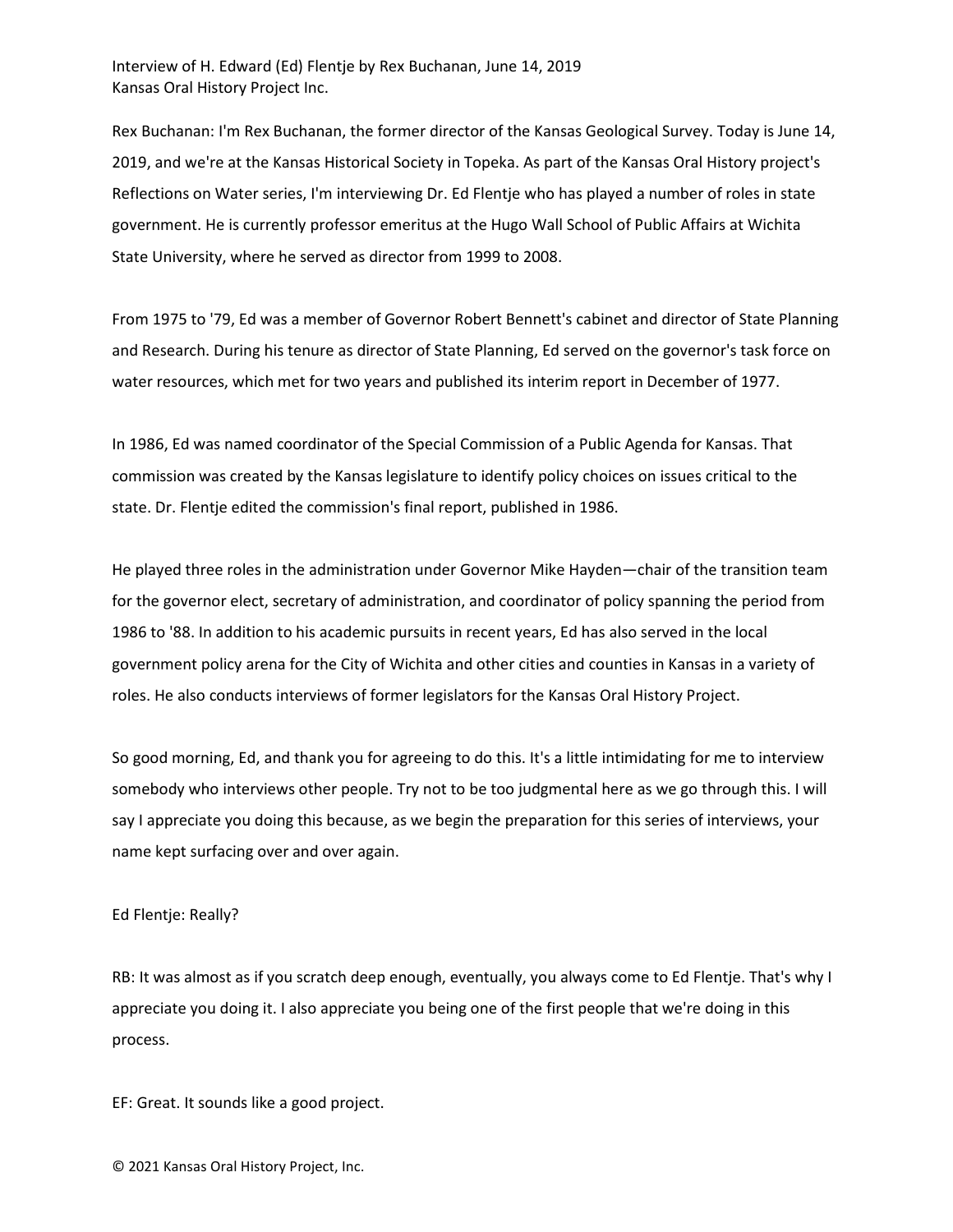RB: I obviously—water I think is the critical natural resource issue facing the state, and that interface between water and natural resource issues and policy and politics has always been pretty intriguing to me. That's sort of where you come in. Talk a little bit about how you got involved with Bob Bennett and that first task force that I just described.

EF: Governor Bennett hired me to head up, as you indicated, the division of State Planning and Research. I followed Herman Lujan, who was a KU professor who essentially started it under the Bob Docking administration. Herman brought kind of a planning orientation to it that I think was productive, but I had a very different concept of that unit, and that was what I would describe as a policy orientation, policy in the sense of being in tune with the governor's policy agenda, but also helping the governor develop an agenda. I was able to keep some of the folks that Herman Lujan had hired, really a fairly young crew, for the time I was with Bennett, which was pretty much three-and-a-half years. I came in in the summer of his first year as governor.

We were engaged in almost anything that the governor was involved in from a policy standpoint. Bennett had a problem-solving kind of orientation. He was an erudite attorney. In terms of the intense politics and partisanship today, it was a different era. If there was an issue like water, he was very comfortable with a task-force approach. So, we in this policy unit that I headed helped him conceptualize problem areas and analyze them, engage agency heads, engage political interests to some extent, and lay out options.

I don't have a count, but we were involved in a number of task forces like this, but I have to admit on water, I was a blank slate. I didn't bring any expertise to that subject at all, other than a general policy analysis frame of reference. The water task force was a complete education for me, gaining understanding for the first time of water policy and its complications and water politics.

The task force had some real brain power in KU Professor Bob Smith, particularly. As I recall, he understood the groundwater aspect particularly well, and obviously there were others who did. I happened to have on my staff a young man who was in his twenties, Chris McKenzie, who later headed up the League of Municipalities in Kansas and then went to California and headed up their League of Municipalities.

© 2021 Kansas Oral History Project, Inc. Page 2 of 17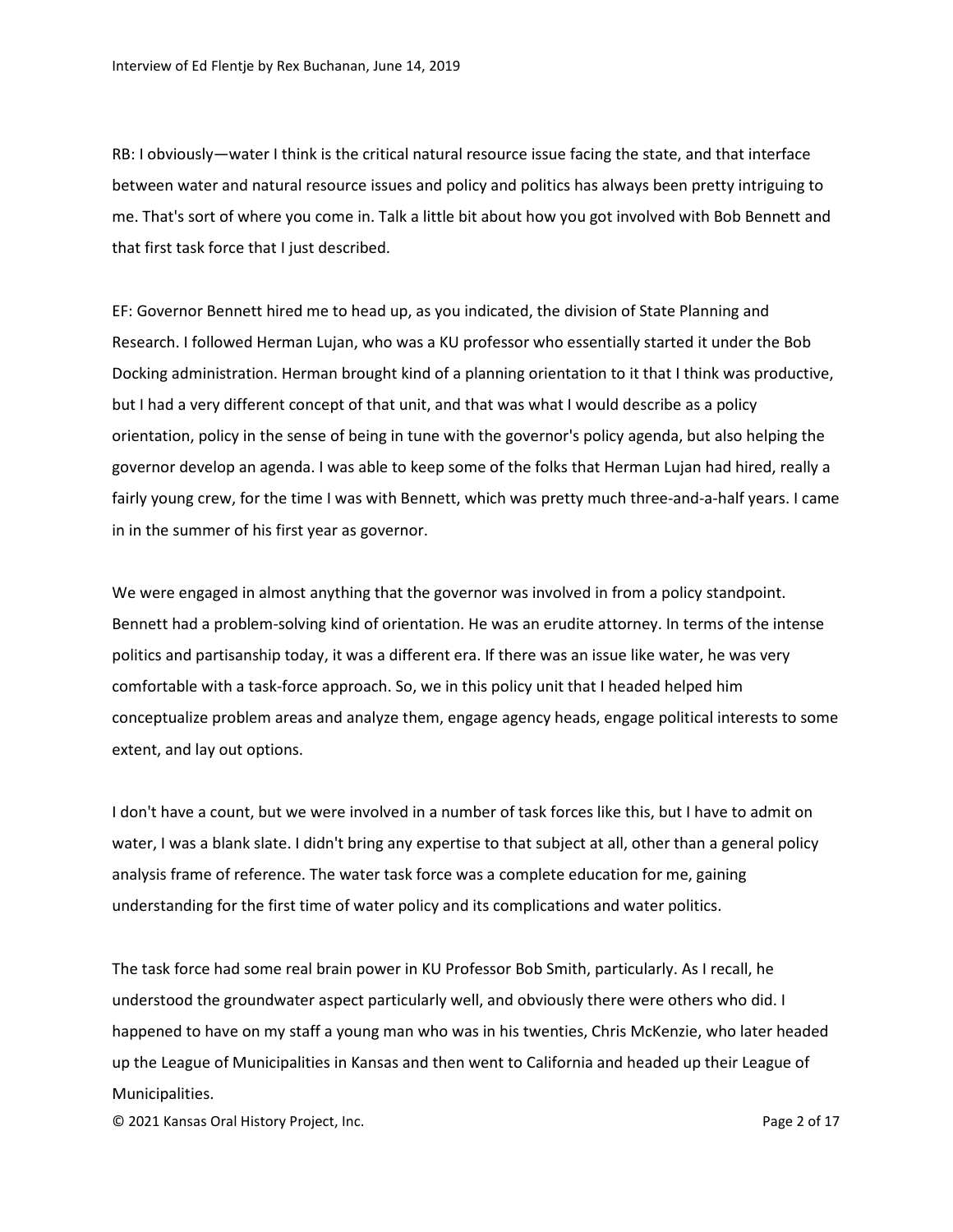The real work, the real thinking, I was just down there getting educated, the real thinking that was going on, the work that ultimately got into the task force had a lot to do with Bob Smith and, in my view, Chris McKenzie, literally a young analyst, a really sharp young man.

RB: So it was somebody who was sort of outside the water world that suddenly got an exposure to it at in retrospect a pretty critical time in the 70s when a lot of the legislation that still is in force today was coming along, a really active time. How did the water world strike you? What impressions did you come away with? I'm trying to think of a way to phrase this, but those of us who work in that world are used to the way that world works. Somebody that comes into it from the outside at such a critical time must—you must have impressions based on that.

EF: As I said, I was a blank slate. So, I was soaking up a good bit, and I came to it from a governmental perspective. Of course, I was just overwhelmed by the number of entities -- state agencies, universitybased entities -- that were engaged in one piece or another of water resources. I also come from the field of public administration. Every instinct of mine was there had to be coordination. There had to be maybe some consolidation. Every one of these jurisdictions resisted any kind of—not any kind, but there was just resistance to protect their bailiwicks.

At the time I didn't fully understand the array of political interests tied to the existing jurisdictions. If there was one thing that I particularly remember, that was it. In retrospect, this huge authority that related to water rights was lodged in a pretty archaic Department of Agriculture, Board of Agriculture at the time. In fact, there is a post-audit report about this time. We were doing water rights on 3 x 5 note cards, which was our technology at the time. I guess that's what struck me. This was all new to me. It was an appreciation of how critical water was, is to the state.

RB: If you were going to invent a method of water regulation today, it's pretty high that you wouldn't invent one that looks like the one we have. Isn't that a fair statement?

© 2021 Kansas Oral History Project, Inc. Page 3 of 17 EF: That's a pretty big question. I actually, when you asked to do this interview, I got in touch with Chris McKenzie. You go back forty years. I mean, we're talking about forty years ago when this task force in the Bennett years took place. The groundwater management districts were fairly new.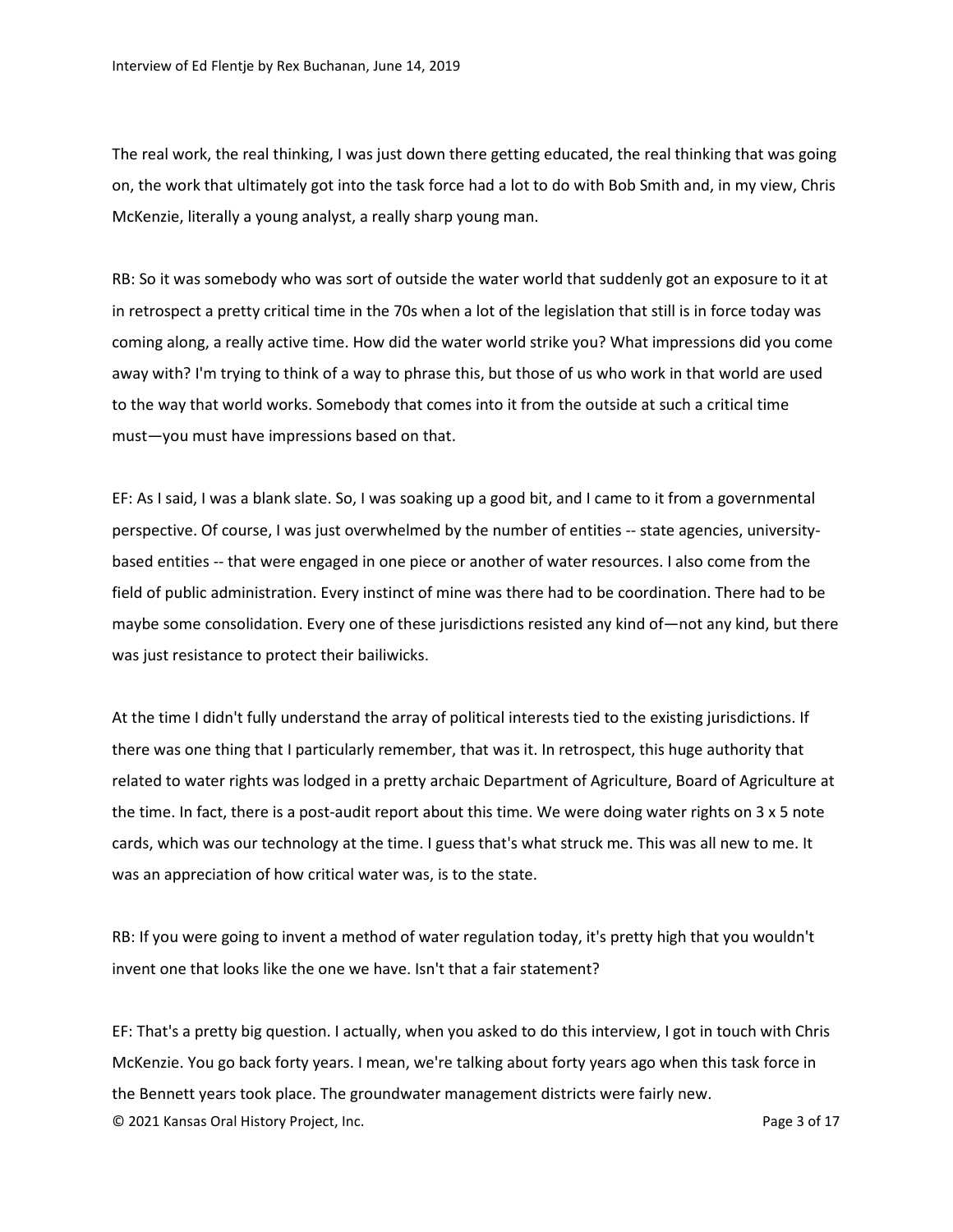RB: Brand new.

EF: A new creation. Chris McKenzie's now in California, and he said they didn't do groundwater management districts until five years ago.

RB: Yes.

EF: Would we do it the same way? I have no idea. The one thing that I learned, the powerful force on water is what I call a "First Come, First Serve" ethic. I mean, that has driven a good bit of water policy.

RB: "First in Time, First in Right."

EF: "First in Time, First in Right." I call it "First Come, First Serve." Any kind of reform or regulation is going to come right up against that. That's part of the political culture of our state, which I'd call an individualistic kind of political culture.

RB: If you were to look at that array of agencies that you talked about, I always thought in effect, it's sort of a decentralized form of water control. The bulk of legal control resides with division of water resources and ag [the Kansas Department of Agriculture], obviously, but everything else is spread out over a number of agencies. I always thought that that was deliberate. I thought that's what the legislature wanted to do, didn't want a single or even one or two, all powerful entities. Am I right? You have to believe at the end of the day that we got the regulatory scheme that the legislature wanted out of this.

EF: That's what I would characterize as the result of an individualistic approach. Over time, when we ran into a problem, we created some entity to deal with that. Whether that was recreation, water-related recreation. You have an entity working on that -- whether it's water from municipalities or water for agriculture. Do we like it the way it is? Yes, I think we do, but that allows the expression of a lot of individual and somewhat narrow interests. The idea of consolidating all of that, it's probably beyond imagination.

© 2021 Kansas Oral History Project, Inc. Page 4 of 17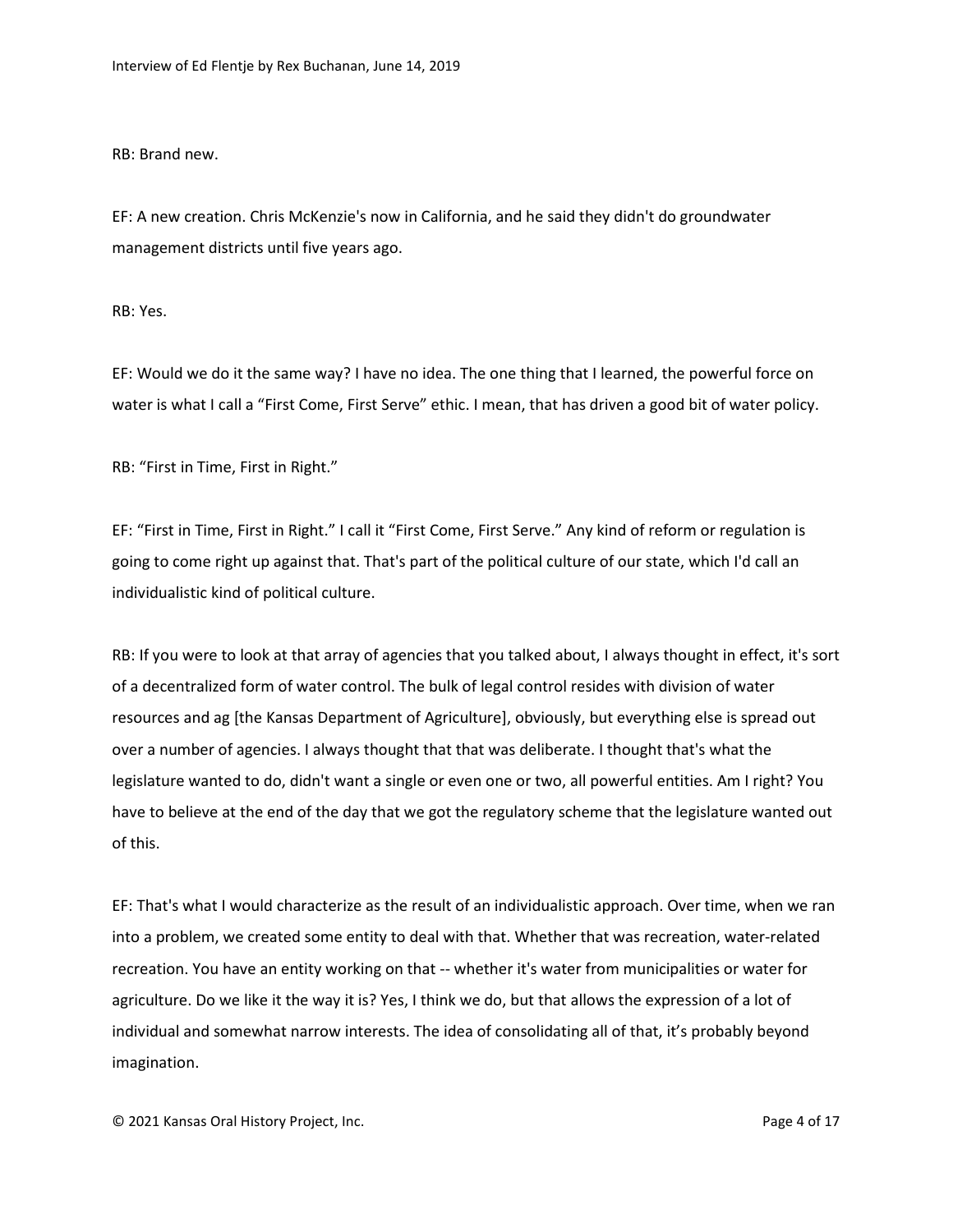RB: You mention coordination and consolidation. Obviously, there's been a lot of coordination with the Water Authority in various other ways. There's been a lot of coordination but very little, if any, consolidation over time.

EF: Right. I mean, look at the structure of the Water Board. I don't know how many members are on that now, but it's a consolidation of interests into one board. In some ways, that makes it less than effective as an entity.

RB: And we'll come back to sort of efficacy here at the end because that's one of the primary roles of these conversations. But before we do that, let's track a little bit more then over time. Were you involved in the Carlin administration at all in this process?

EF: Not the Carlin administration. I think Joe Harkins and I visited probably a few times during that process, but I think obviously what John Carlin did was bring Joe Harkins into the picture. I had become acquainted with Joe during the Bennett administration, but he was in the health arena at that time, and I don't remember his being involved in the water task force. He may have been. Back to your question now, it kind of seemed to me like Joe was running that pretty much independently.

RB: One of the reasons I asked is because Carlin did do an executive reorganization order that put all of the water agencies in effect in one house.

EF: Yes.

RB: It basically got overruled by the legislature almost as a matter of course. It was at least in theory an attempt at consolidation and to deal with this issue.

EF: In doing a little prep for this interview, I went back to the report of the Water Task Force. The preliminary work on that was really laid out in my view at that time. In fact, that report was put together in '77, and it was the basis for the governor's legislative message in '78. I was amazed at how the governor's '78 message essentially laid the groundwork for what Joe Harkins ultimately got assigned to do in the water planning area. I had not remembered that particularly well.

© 2021 Kansas Oral History Project, Inc. Page 5 of 17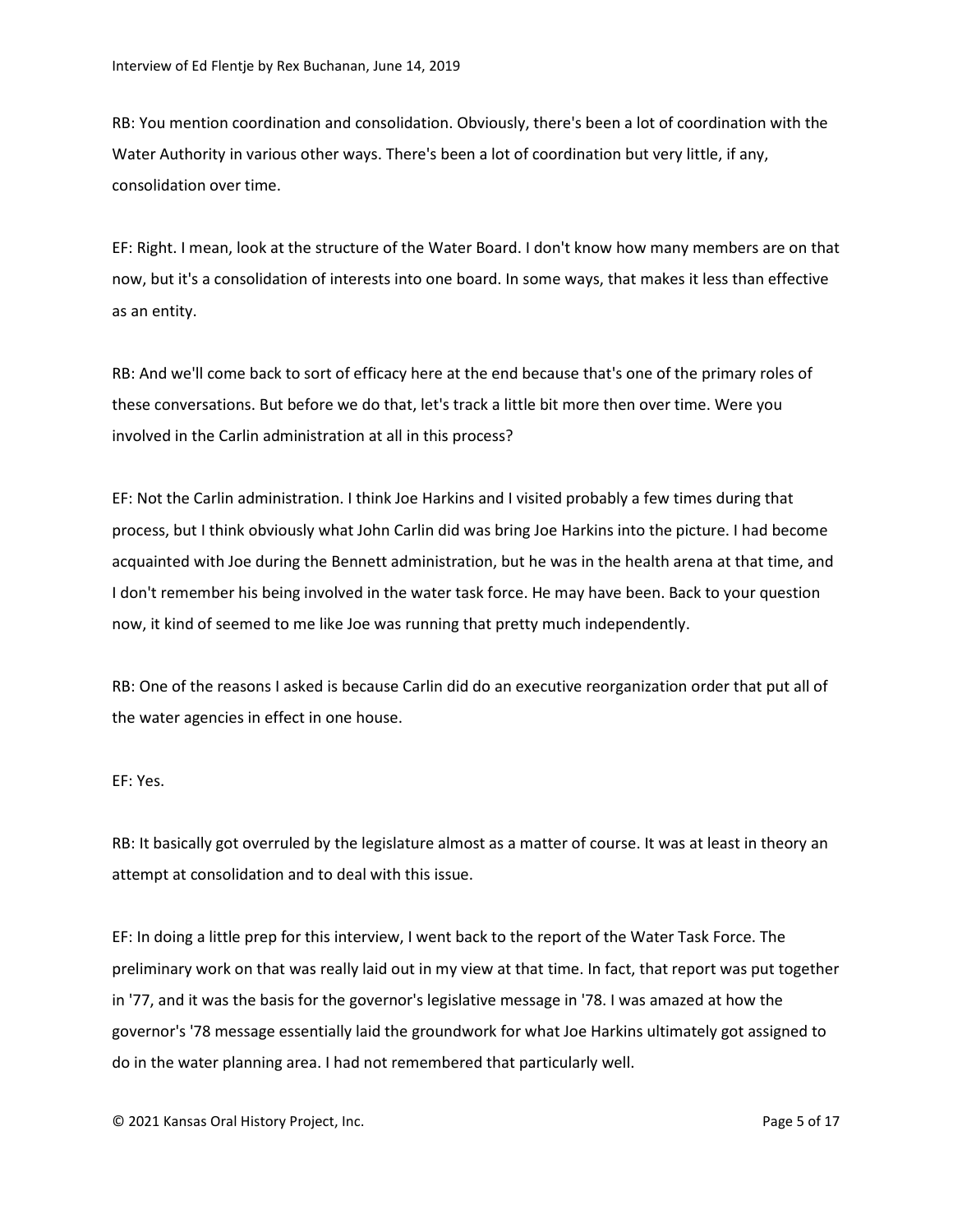So why some folks would say I have fingerprints on it, as a policy advisor to Governor Bennett, we were making sure that that work, analytical work that went on in the Water Task Force got into the policy agenda of the governor. I had not appreciated until I went back in the last week or so and saw how that laid out, kind of a framework.

I can't remember when Joe actually got appointed to the Water Board.

RB: We talked about that, and I'd have to go back and look at my notes. The early 80s, I think, but I'd have to go back and see.

EF: But he worked that thoroughly through an extensive process.

RB: Let me ask you this. My memory of Bob Bennett is not of him as having water at the top of his list of legislative priorities. Yet obviously a lot was going on in the water world at that time. Did he come at this sort of the same way that you did, as something that water was another issue to deal with? Was there more genuine interest in the topic than I'm aware of?

EF: I think he was probably very much like me. He had no history, to my knowledge.

RB: That's what I thought.

EF: No history of water in the legislature. Of course, he'd been in the legislature, president of the Senate. In general, agriculture was a blank slate for him. But he kept well attuned to folks in the agricultural sector. I was going back and looking at the Water Task Force and trying to remember how exactly it got put together. I am fairly sure that we drafted the governor's executive order, creating the task force. When I say "we," the staff of Planning and Research. But the exact initiative, and I think I would say that Shelby Smith, the lieutenant governor, somehow had figured out this was important. I think Shelby was heavily involved in identifying who should be on that task force. We weren't involved in that that I can remember. For Bennett, it was okay. This was a problem, an issue, let's look at it, and see what we can do with it.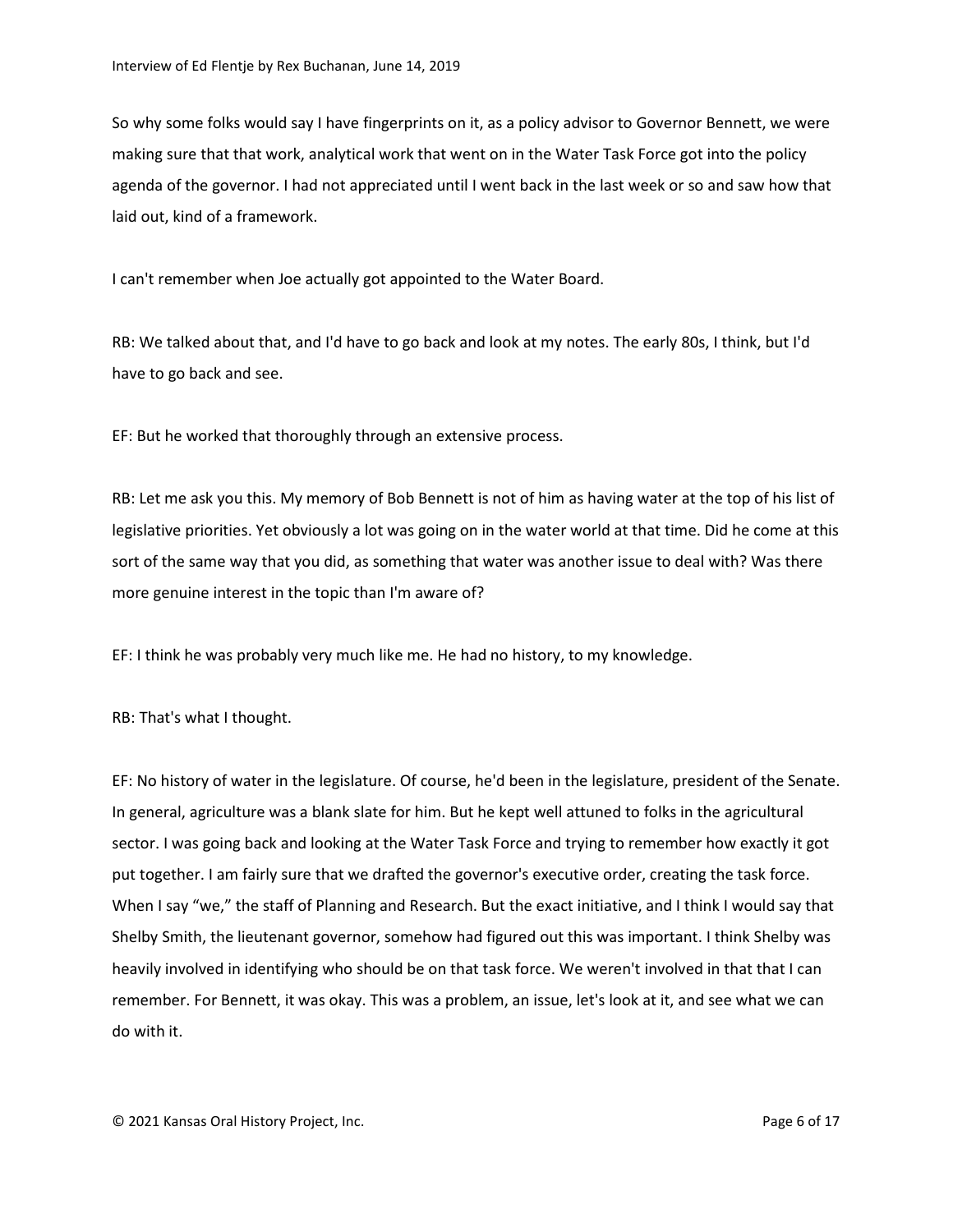RB: I can remember, we were talking about Bill Hambleton earlier. I know Bill talked about the role of Shelby Smith in that process quite a bit, but it does sound to me as you describe this as if here's another issue that needs to be dealt with for Bob Bennett. It's one of several, and this is his way of dealing with it fairly effective, it sounds like.

EF: As folks who knew Bennett, he mastered a great deal of public policy, but this was not a subject of his mastery, not that he couldn't. I don't think he had been engaged in it.

## RB: Exactly.

EF: Obviously coming from Johnson County, although they had water issues, but not the kind that you had on the state level.

## RB: Right.

EF: I don't remember the governor saying to me one word about water, but giving us a free hand to look at it, sort it out, understand it, and then take to him policy recommendations that ultimately found the way into his legislative message.

RB: That almost sounds like the way it should work.

EF: Well, we tried.

RB: Governors shouldn't have to have a mastery of every topic. There's no way they could. The important things are to identify what the issues are and then delegate responsibility for coming up with solutions. In some respects, that sounds like a model.

© 2021 Kansas Oral History Project, Inc. Page 7 of 17 EF: It sounds archaic in today's politics, but it was what we were doing—problem solving, development of policy alternatives, agenda setting. As I look back at that task force, it seems to me what the task force did was elevate the issue in a broad sense. Much like it was educating me, I think it helped educate the public to some extent, not that we necessarily viewed it that way. We viewed it more as "Here's an issue. Let's look at it and see where we go with it."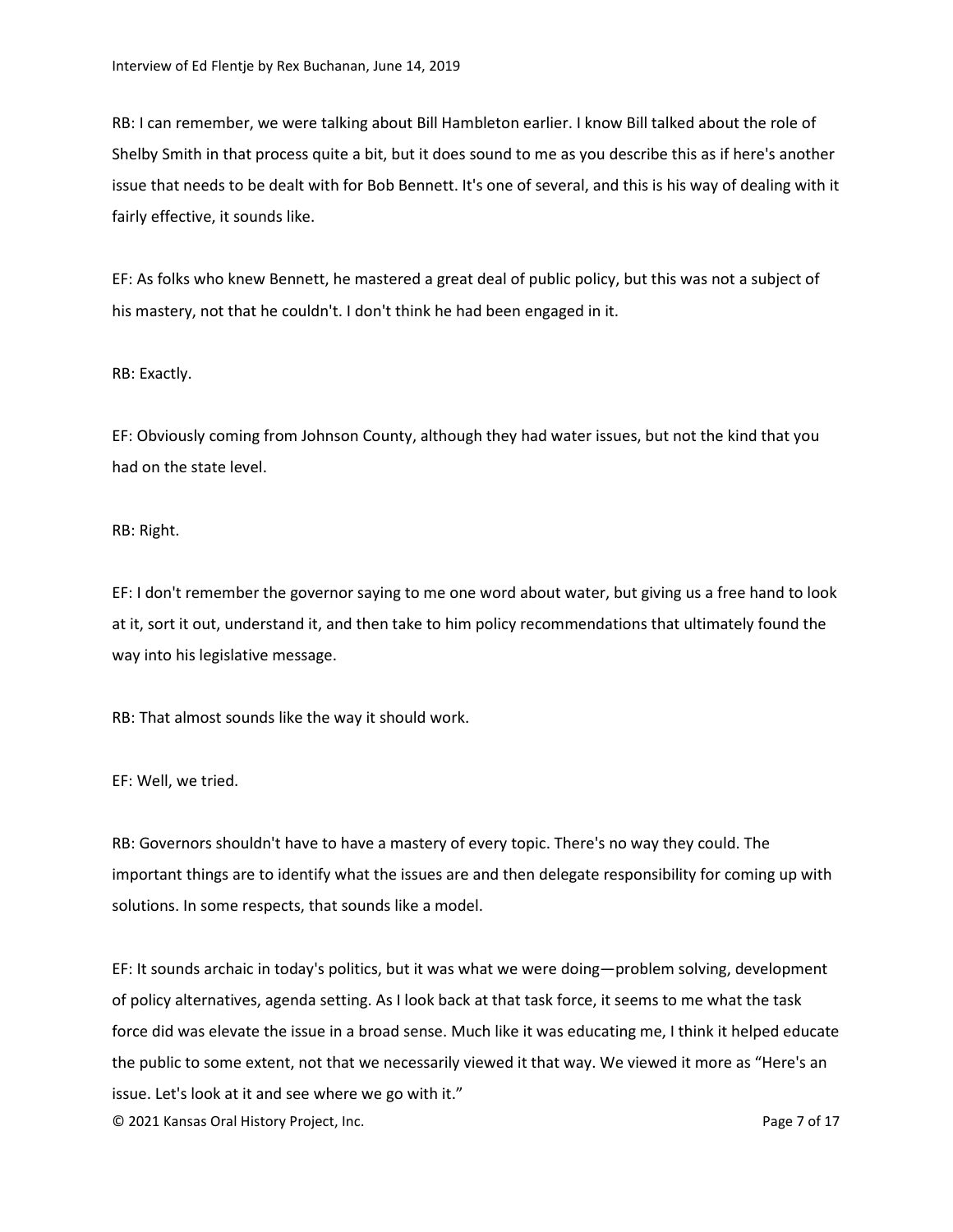RB: Let's move from Bob Bennett to a very different governor, Mike Hayden, in terms of water. Talk about that a little bit.

EF: He mastered water issues. Mike Hayden comes to the table with understanding, appreciation, insight. He didn't need any policy analysts to advise him really. It's a different time, too. All the work of Joe Harkins and the Carlin administration of getting issues identified, getting alternatives developed, and avoiding finance at every angle. It kind of lays on Mike Hayden's desk, figuring out the next step, which is really finance.

I think Joe Harkins's effort was criticized for avoiding finance. In retrospect, maybe that needed to happen independently of finance because once you start talking about funding it, you're getting into some tough political arenas. For Mike, it was "How do we get this done?" It wasn't "Let's analyze it and consider it." It's "How do we get it done?"

My involvement there was pretty minimal. I mean, Mike had brought John Strickler in. I can't remember all who was involved. Obviously, there were legislative interests as well. The interim committees were developing all that. But Mike was willing to put the political muscle to it and make something happen. The legislature, in my view, would have been quite happy to let that slide in the '89 session because a lot of happened in that 1989 session—a highway program and prison issues solved. It would have been easy to say, "We've done enough. Let's not take on anything else." I think Mike, with John Carlin's help, interestingly, just kept pushing. It just squeaked by in getting the votes necessary to get it done.

RB: In previous interviews, both Joe Harkins and John Strickler have talked about involving Carlin. Let me ask you this then. Obviously, Bob Bennett is a Johnson County attorney. Mike Hayden is a Republican from Atwood. Would a Democratic governor had been able to get done what Mike Hayden got done? Was this just basically a bipartisan effort at that point?

EF: I don't know. I know Joe and Carlin avoided the finance issue very, very well. Finance is always the tough piece, particularly in an arena like water where so many diverse interests are involved, and agriculture is such a big piece of it. I don't know. Could Sebelius have gotten it done if it had been hanging around that long? I don't know.

© 2021 Kansas Oral History Project, Inc. Page 8 of 17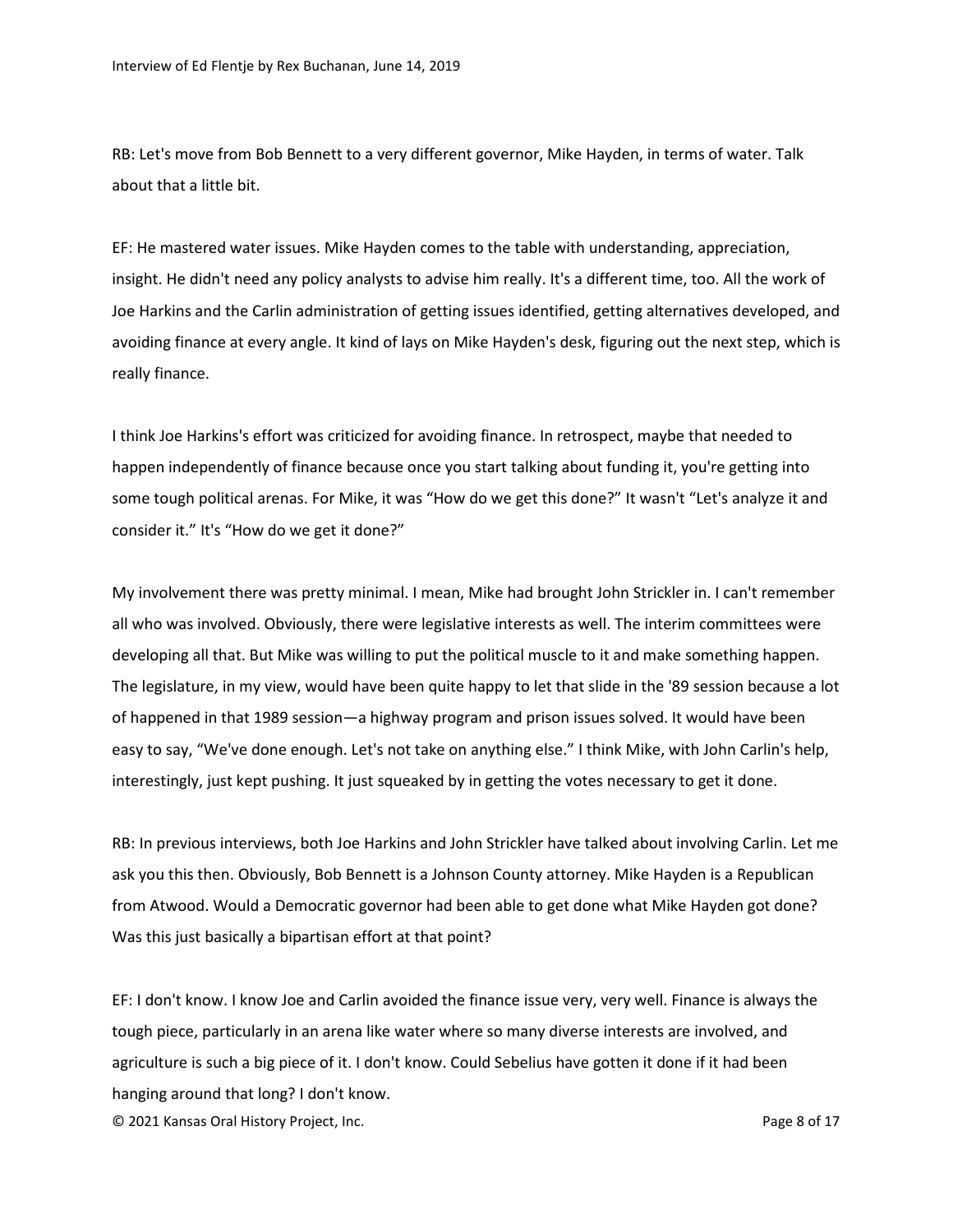I think it took—it was such a high priority for Mike. It was his nature. It was why he came to the legislature, not necessarily for water plan funding, but just environmental natural resource issues. That was his nature.

RB: And still is, for that matter.

EF: And still is.

RB: But maybe, as opposed to Democratic versus Republican, coming from western Kansas, he brings that credibility to the table that somebody from eastern Kansas doesn't. The big concerns about consolidation and finance are going to be out there in the ag community, particularly the irrigation community. He comes from that part of the world.

EF: And indeed, the final resolution was a fragile agreement, as we know. It hung together for the most part until the Brownback tax cuts.

RB: Yes. That relationship worked okay until over time the legislature began to sweep money more and more out of Water Plan funding, which is sort of where we stand today. Joe sort of described that as an arc that began in the 70s, maybe even peaked in the 70s, continued for a while through the 80s, and then you see that arc go in the other direction, which I think is sort of what you just described.

From the perspective—there are three or four, looking back now, questions I want to ask you, as you said here today, and you've gone back and looked at what the task force recommended. There were all of those other things going on in the 70s with Groundwater Management District and everything else. How have we done? Did that all work out the way you thought it was going to?

EF: The last few years have shown that the funding package can be blown apart. I haven't followed in detail how it's hung together, but I know—I put together a book on the Mike Hayden administration, papers of the governor, in I think 2002, and I just made an estimate of how many dollars the funding plan had deployed over that time period. That would have been just twelve years or so. It's 200 million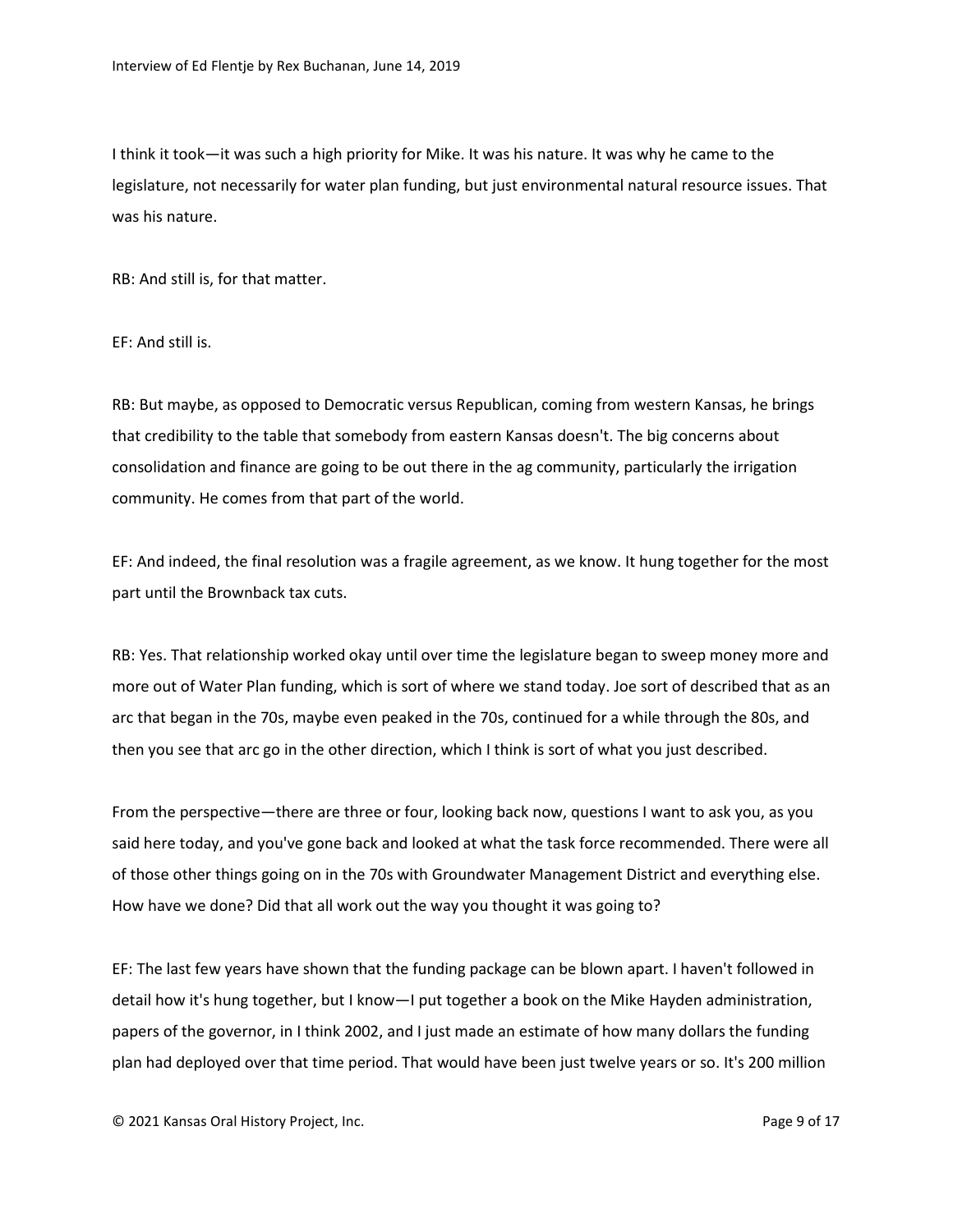dollars or something like that. That's huge, and that continued until 2012 or so. That hung together. Probably another governor is going to have to try to put it back together.

RB: In terms of—let's look outside—it affects still pretty much the machinery, the groundwork, the regulatory machinery that was present, created in the seventies through the early eighties. It's still pretty much the same one that was in place today that has been coordinated but not consolidated as we talked about. How has that worked from your perspective? Have we dealt with the problems that we were supposed to deal with, identified in the 70s?

EF: I've not followed all of what's been done in great detail as relates to the administrative machinery. There's been some consolidation but pretty modest. The Water Board, how many members now? Twenty-five, thirty members. Every member brings to the table a particular interest. If you've got a good executive director moving that entity forward, identifying issues, then a lot depends on the governor and who's executive director there.

The one thing, I don't know if Joe mentioned this, but I said I didn't have much to do during the Hayden administration with water because you had a governor that knew what to do. There became an issue of whether Joe should continue. His term was up. I worked with Joe. I knew Joe. I had a high regard for Joe, but I don't know again if he told you this, I pretty much insisted that that appointment be signed off on by the governor. That change was made as a part, I think, in that first Mike Hayden administration. That came from my public administration background. If you really are going to make things happen, you have to have an executive of the Water Authority in tune with the governor and the governor's priorities. Now you might say, "Well, that worked during Hayden and Sebelius and so forth, Carlin, but does it work now?" I think it should. I assume that's still the case.

RB: I was just sitting here thinking about that because Joe would basically say that you're never going to get anything done if the governor doesn't throw their weight behind it, and Hayden in support of Water Plan funding is obviously an example of that. But then he talks about the arc, as you go through Bill Graves, there are just other priorities.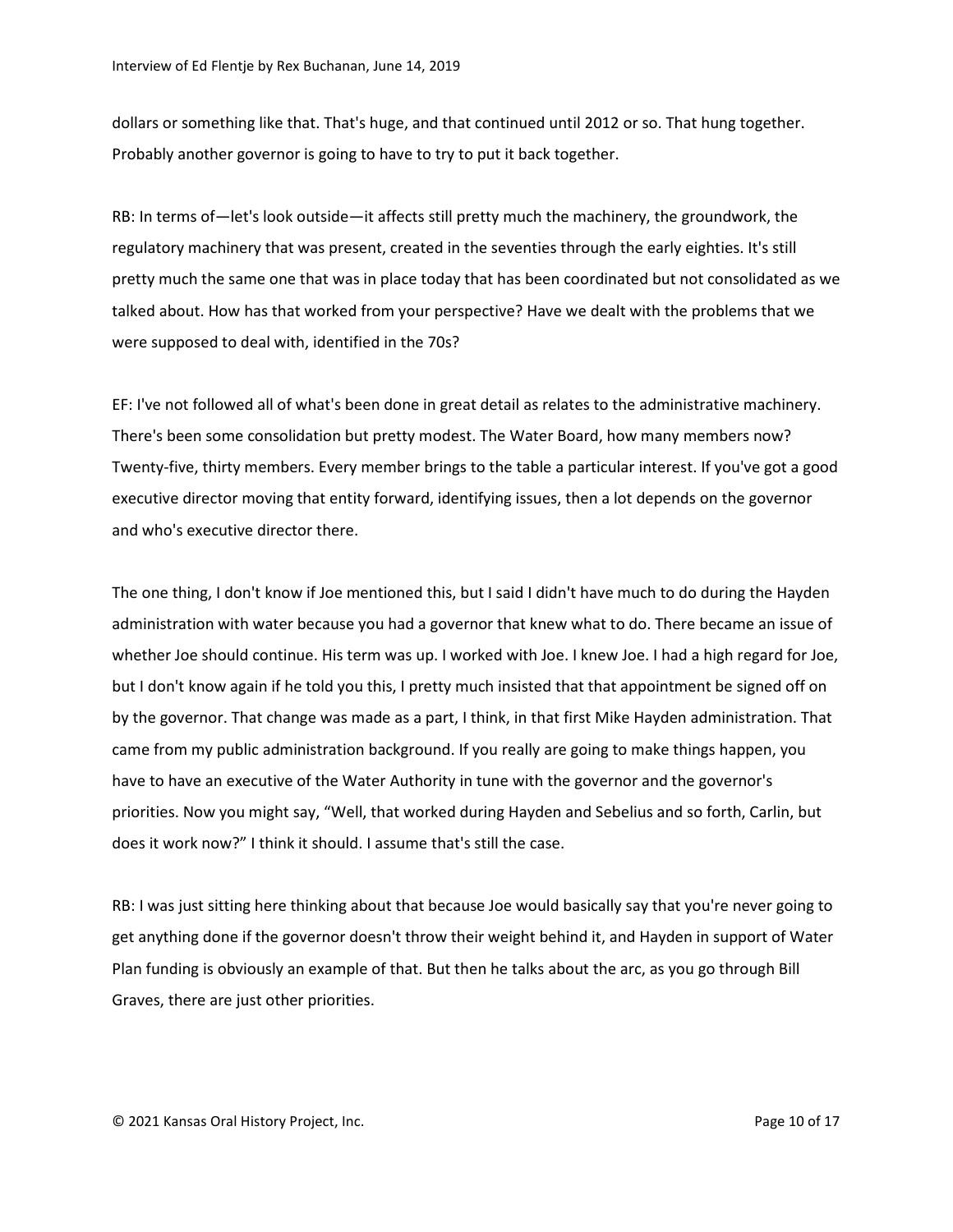Then we get Sam Brownback as governor who, as a former Secretary of Ag, and for whom water should be a big deal, but there was a task force formed and a lot of meetings, but it didn't result in any—it avoided this financial thing that you keep going back to.

EF: Brownback undid the financing in order to get tax cuts. I was disappointed that he was not criticized more for that, and maybe he was. I just didn't see it. It kind of reminded me of talk. He did a lot of talk about water and no action. It was just a huge disappointment. Of course, that's my biased view of it. He just let it languish. So, what happens, First Come, First Serve. There's got to be an active gubernatorial interest to make things happen.

RB: That task force talked about a lot of issues, and Brownback identified some things like "Use it or lose it," some nibbling around the edges kind of things, but in terms of taking on the financial issue the way the Hayden administration did, there was an appointment of a blue-ribbon task force to deal with the financial part of it, but by the time that came along, the state was in such terrible financial straits that it was pretty clear that there wasn't going to be an additional tax passed.

EF: I go back to my original assignment with Governor Bennett. I had a conversation with the governor when I accepted the appointment, and I can't say I insisted, but the governor and I had an understanding that planning would be involved in the most important plan that's put together, and that's the budget. I had a conversation with Jim Bibb then, who was the budget director at that time and indicated that my intention was that our staff would be involved in the most important plan put together, and that's the budget. He kind of went, "Harrumph, harrumph!" but we were.

My point is this: When you have somebody talking about a fifty-year plan, as Brownback did, crap. I mean, really. What about next year's budget? It's so basic. Of course, that's what Mike Hayden brought to the table, this understanding of the budget and how you get that done, and not fifty years from now, but next year, getting started.

RB: The budget is basically sort of that vote with your feet kind of thing. If you really want to know what I'm concerned about, look and see where I put money. It's easy for me to sit here and say that I'm worried about something, but if I don't put any money towards it, it pretty much makes my priorities clear.

© 2021 Kansas Oral History Project, Inc. Page 11 of 17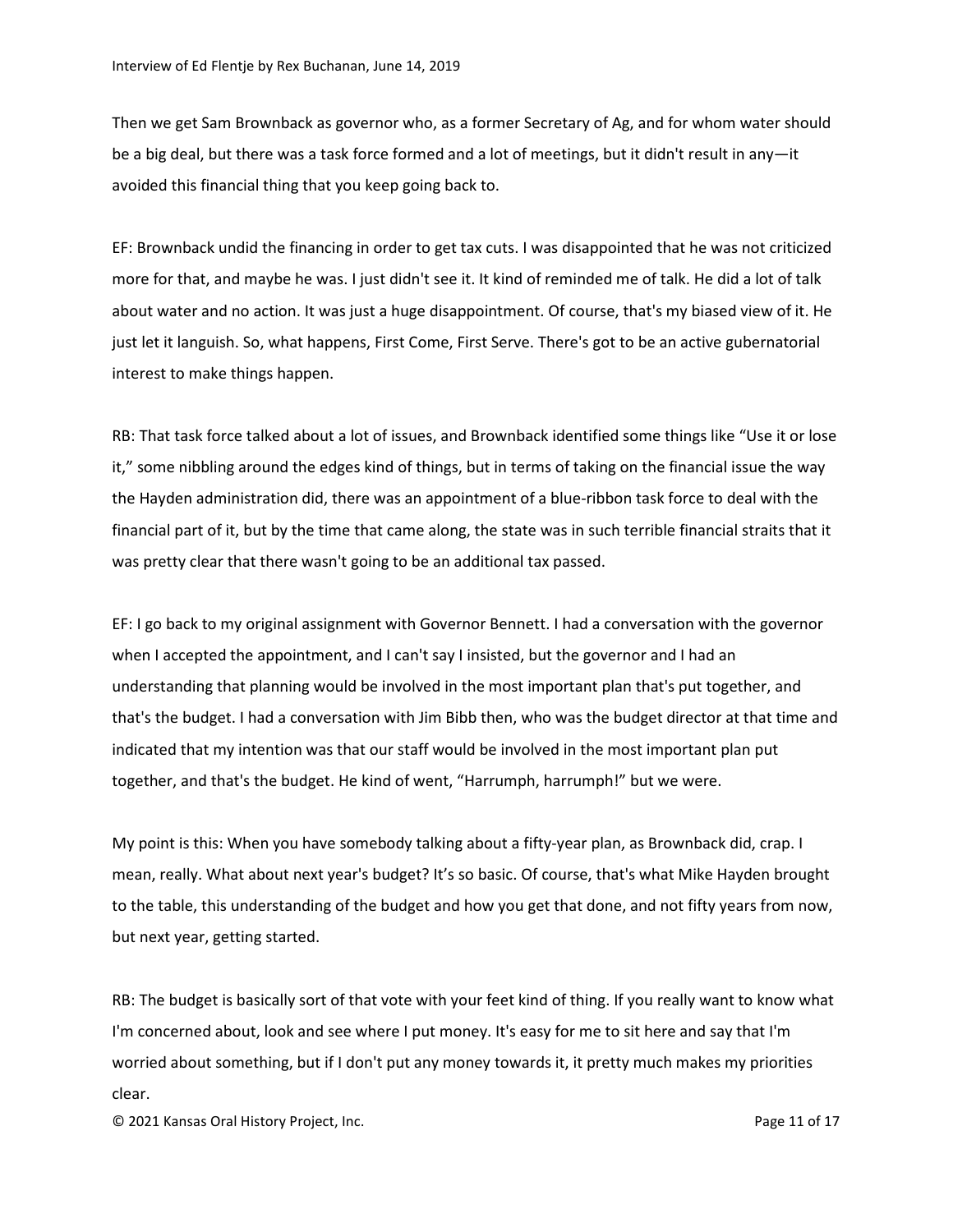EF: Or more importantly, after fifteen years of consistent water plan funding, you undo that financing plan, it tells everything about your priorities.

RB: Where the priorities are. You touched on partisanship a little bit earlier in terms of Bob Bennett and to bring both sides or both parties together. Is that some of what's going on by the Brownback administration as well, that the partisanship has infected the Kansas legislature to the point that it can't deal with issues like that?

EF: It's priorities. Brownback became convinced that tax cuts—

RB: Tax cuts are more important than anything else.

EF: And part of those cuts came out of the Water Plan financing.

RB: Water may be important to you, but it's just not as important as the overriding feature here.

EF: And we'll talk about it. I mean a lot of talk and action on the periphery, encouragement to groundwater management districts, terrific.

RB: That brings us to today. Is water a bigger issue today? Are we too early in the next administration to know?

EF: I don't know. I don't have any idea about that. General Funds are tight. The General Fund was a piece of that financing, but there's so many other related, not necessarily related to water, but finance issues. I don't know.

RB: Part of that is still a function of dealing with budget cuts that came about in the Brownback administration that then created priorities like jails and social programs that jump up to the top of the heap.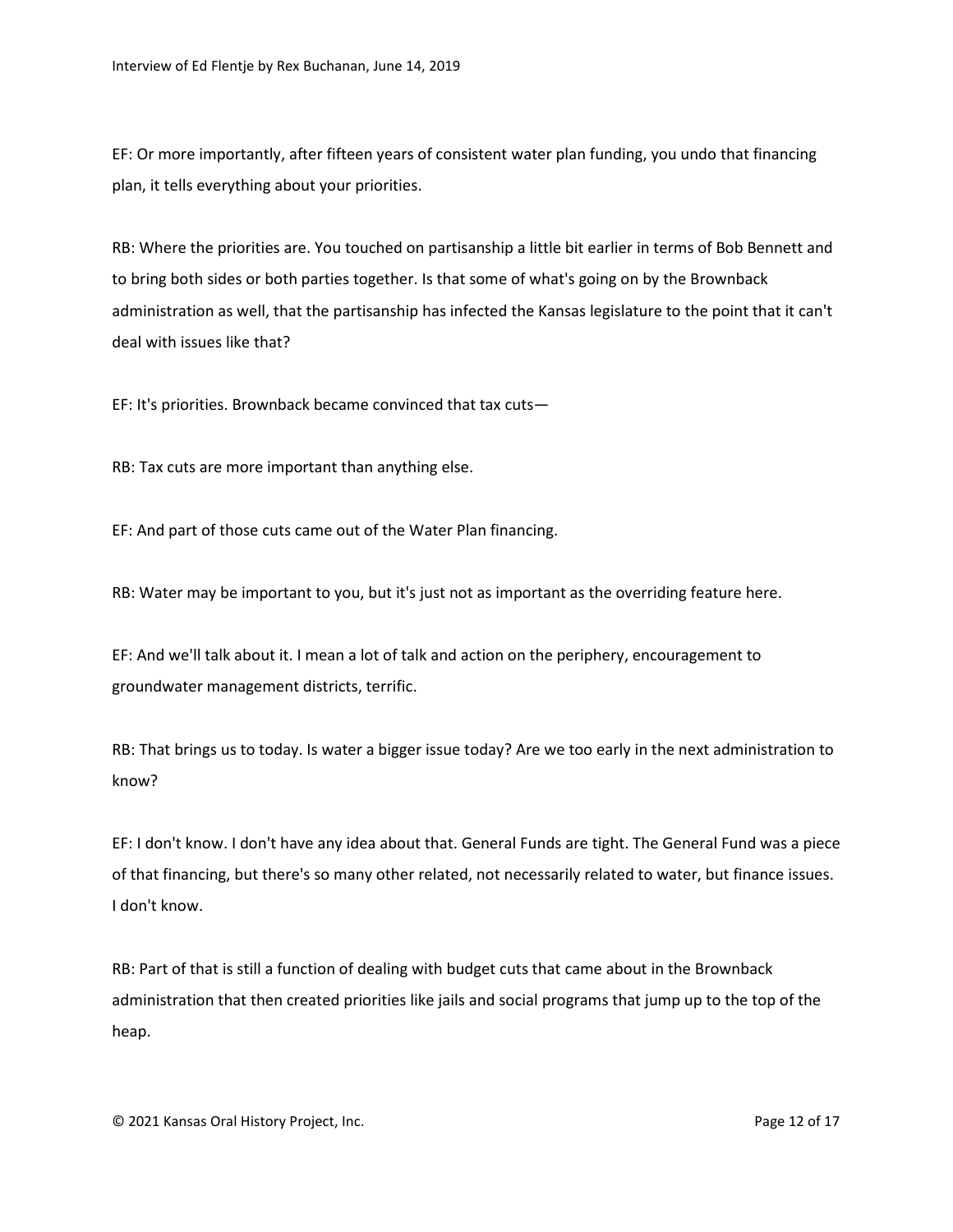EF: When you've got a crisis in prisons or child welfare, it's hard to say funding the Water Plan takes top priority.

RB: And that's part of the problem here, it feels like. If you've lost all your correction officers, you have to do something. You have to do it today. When you've got a slow decline in the Ogallala Aquifer, you've got a problem, but it's real easy to say, "We'll deal with that after we deal with these more pressing immediate needs."

EF: And in a sense, that is what Mike Hayden faced down in the legislature at the time. They said, "You need to protect this piece" because there will always be other priorities—education and universities and on and on.

RB: But what he was sort of successful at was dealing with—this may sound like a little bit of a leap to you, but if you believe climate change is an issue, it's a similar sort of thing. You may not have to deal with it today, but it is a long-term issue that thirty, forty, fifty years down the road can be a very big deal. Hayden successfully dealt with one of those very long-term issues in the near term. Politically that's got to be really hard when, as far as I can tell, most politicians worry about the next election cycle.

EF: Well, it was something to see Mike put his political will on it, but also John Carlin, and make it a bipartisan issue. That's how important things get done in Kansas mostly.

RB: So, if it's important enough, it gets dealt with that way.

EF: If it's a priority, a gubernatorial priority, it does, yes.

RB: That basically came down to what Joe was saying, which is you can trace this arc according to who cares and who doesn't care deeply about water issues. I have one last question. It's a little bit off the topic. Well, it's not off the topic, but through this process, the primary responsibility for particularly groundwater regulation gets lodged in today's Department of Ag[riculture], the Board of Ag[riculture] before. Is that where it belongs?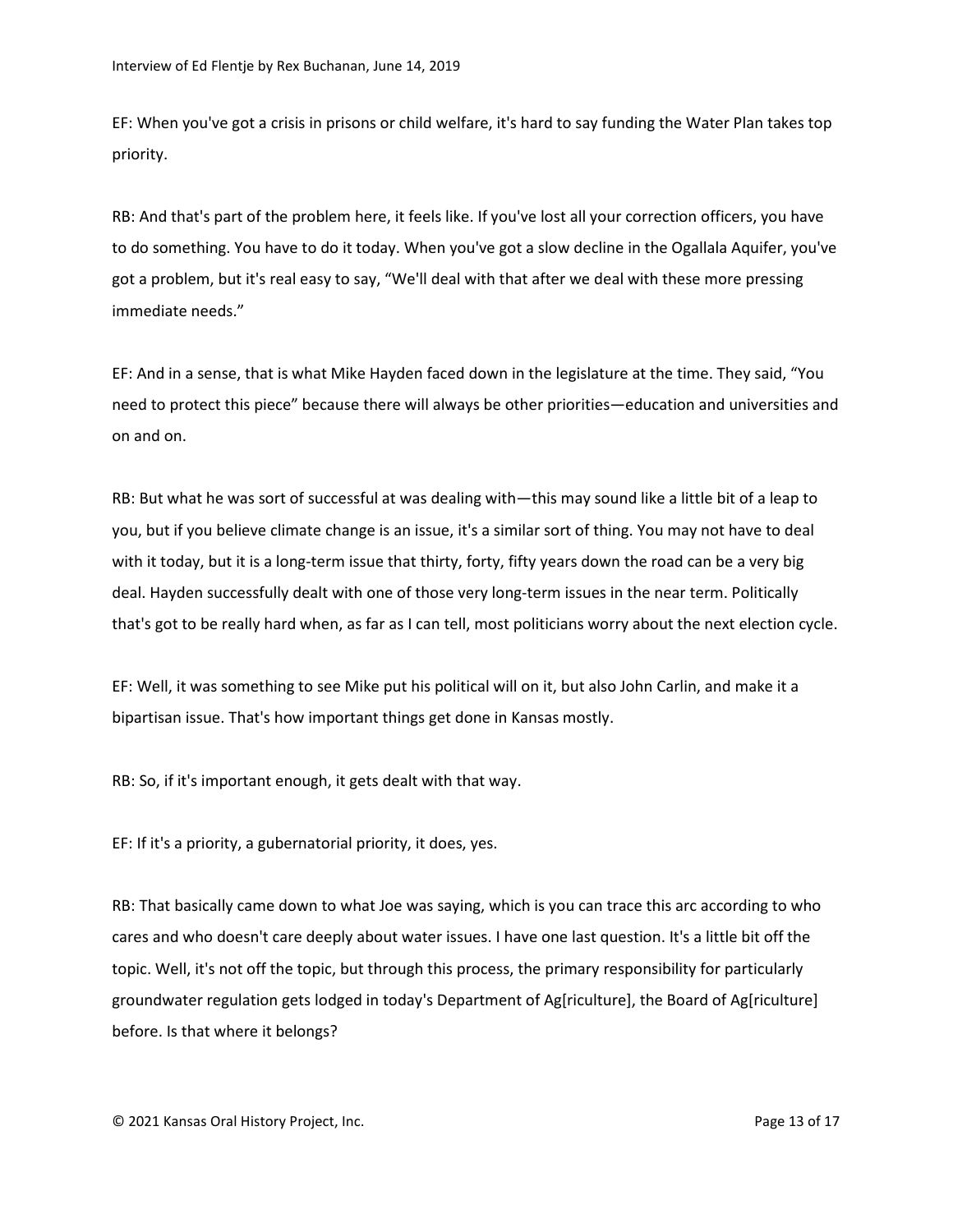EF: Certainly, you can argue that it ought to be independent of agriculture, since ag is a huge political interest related to it. And you can argue the other way, since ag is dominant. Certainly, urban folks would say it ought to be independent. I think with bringing the Department of Agriculture into the Cabinet and having the secretary serve the pleasure of the governor, that has for the most part put that issue to rest. We've had a series of pretty capable folks heading water regulation in [the Department of] Ag[riculture] in recent years, and I think that's made a difference. Now if somehow [the Kansas Department of] Ag[riculture] started acting in a way detrimental to other water uses, I think that issue would emerge quickly, but the quality of leadership at that level, and I'm talking about the last twenty years, has assured that that's not been a huge issue.

RB: What you're talking about is that switch from the Board of Ag[riculture] to the Department of Ag[riculture], when it became an appointed position as opposed to—

EF: Right. When [the Kansas Board of] Ag[riculture] was an entity created somewhere in the 1800s run by essentially a board elected by farm interests—

RB: Though as you watch Kansas become a more urbanized state over time, is that where the big, big proportion of population is in a few counties, is that control of water and the Department of Ag[riculture] something that will still make sense?

EF: I'd just repeat what I've said. It seems to me that municipal interests in water are pretty reasonably dealt with. I just don't see that being triggered. Now, if that changes, I think that they would get triggered.

RB: If water supplies became short enough that it became an either/or kind of thing.

EF: But when you get right down to it, municipal suppliers can purchase water rights pretty simply. The economics of municipal water simply outweigh agricultural water use—

RB: That's what I've always told people. If your water bill doubled tomorrow so they could go buy water rights, what would you do? You'd pay your water bill because you don't have any choice, and the city has always had that muscle behind it.

© 2021 Kansas Oral History Project, Inc. Page 14 of 17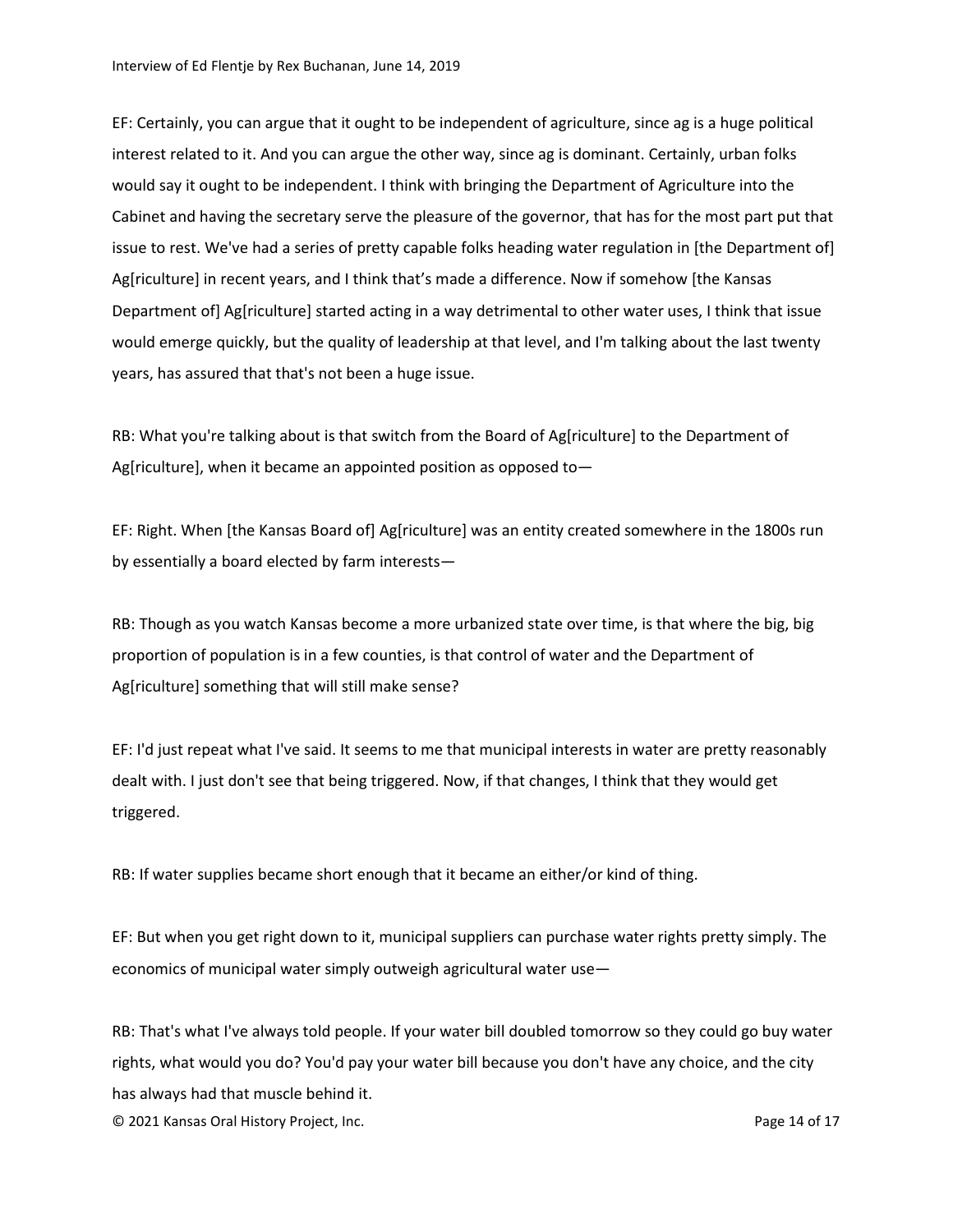EF: One thing that helped me, the experience at the state level in the 70s helped me appreciate, when I moved to Wichita State University, the significance of water, and Wichita has a great water story of itself.

RB: There's a couple of questions I want to finish up with, and that was actually one of them. The perspective of water from Wichita, I've learned over the years, is very different than it is in northeastern Kansas, and it's very different than it is in western Kansas. You've got that Wichita experience. It's very different. It's an urban area that has long been concerned about where it's going to get its water.

EF: Water is critical, and Wichita has taken steps with legislative support over the years to assure a longterm water supply. They've been creative politically over the years, and I've been involved in peripheral ways in some of the things they've done. For example, one thing that always was a thorn for agricultural interests was green laws in Wichita. We did things like use pricing of water. The more you use, the more you pay. A rate structure that had those that use a lot of — those urban dwellers that use a lot of water pay higher rates.

RB: I think a lot of the rest of the state has always sort of, the water community has always sort of watched Wichita with sort of a wary eye because of concerns of what Wichita might do because it could afford to, to go to other places to look for water.

EF: Wichita had a plan for pipeline to somewhere up north and was blocked by legislative action.

RB: From [Lake] Milford, [near] Junction City.

EF: Wichita has not been completely free. There have been some savvy water directors. Water's a real asset. Wichita is in the top fifty cities, that kind of sounds surprising, in the US, and it's an efficient water supply, and I think for the most part quite well run.

RB: Wichita has always made sure that lack of water was not going to be an impediment in terms of business recruitment. Let me ask you one final question here. How did you come to Bob Bennett's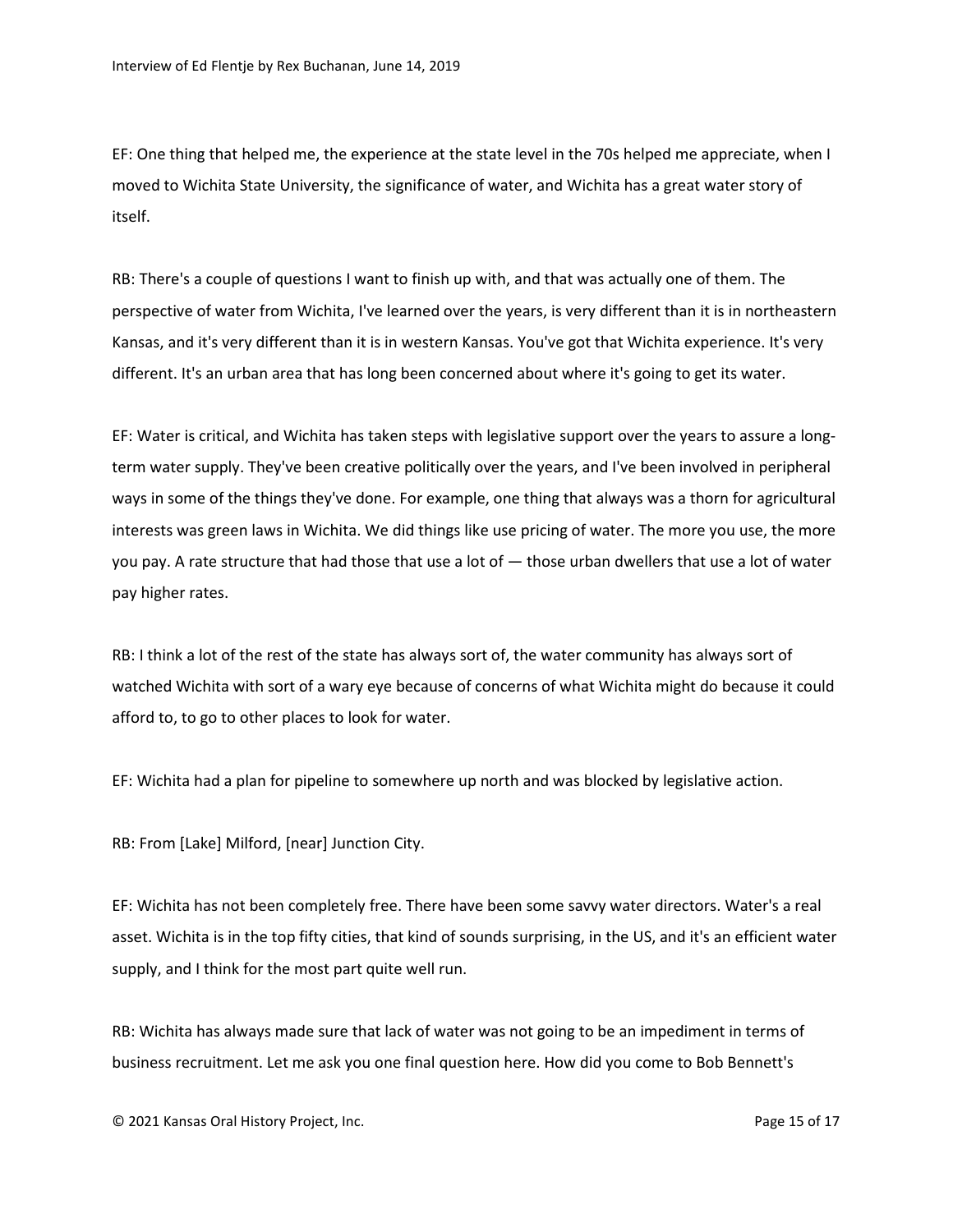attention? How did that happen? The average person doesn't just become, especially that early in your career.

EF: Well, I'd been in Washington a couple of years with Senator Pearson of Kansas. I'd been in higher education in Illinois. My wife and I at the time were wanting to get back west. After [Robert] Bennett became governor, I learned of that opening and had a couple folks speak up on my behalf. I didn't know him. We didn't know each other. I, of course, became a great fan of his. We kept in touch pretty closely until he passed away.

RB: It is pretty striking though. Both you and Joe [Harkins] come at this from a planning perspective. He doesn't go out and look for a subject matter expert. He looks for a planning expert.

EF: You'll have to ask Bennett. No, we meshed. He wanted—I've written about this. He had a lawyer's approach. I kind of described it as a judicial approach. He wanted to hear all sides. In other words, on a case, let's hear from all of those that have a stake in this and then resolve it. That was particularly with respect to Jim Bibb [Director of the Budget]. Jim Bibb was reputed to have run state government during the Docking years, and [Governor Bennett] wanted an independent—a voice independent of Bibb. That's what we provided him. He appreciated and sought Bibb's counsel as well, but he didn't want Bibb to be running state government, and interestingly, just a little background on Bennett, Bennett came up in the legislature through the tax side, mastered the tax side. He had that well in hand, not through the budget side, say, like Mike Hayden. We spent more damn time on the budget during the Bennett years than you can imagine, hours and hours going through the state budget, mainly in a sense to educate the governor, but to educate everybody about it. He wanted to be an independent force on the budget as well as understanding the taxes.

RB: That almost comes back a little bit to what we talked about in terms of the budget as an expression of priority, and you can't express those priorities if you don't know the intricacies of budget.

© 2021 Kansas Oral History Project, Inc. Page 16 of 17 EF: His name for me was Dr. F, or another name was The Contemplator. Every once in a while, I'd have a member of the staff that would prepare a six, seven-page, single-spaced memorandum on Medicaid. He'd come back and say, "If I had a losing case, I'd want this guy to be working on it." He did have this, I called it a judicial approach, fair-minded, evenhanded, listening to all aspects of the case approach.